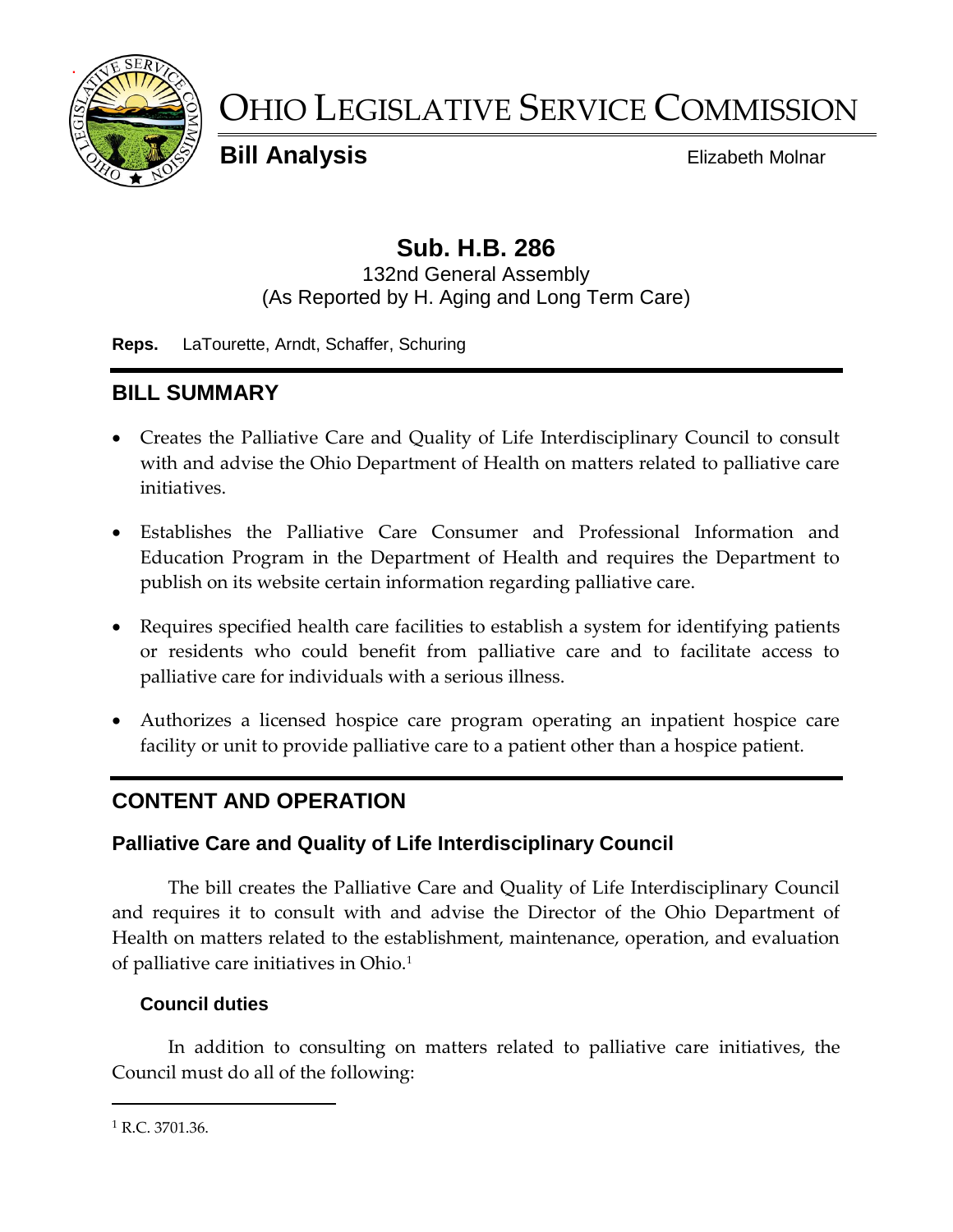(1) Consult with the Department about the Palliative Care Consumer and Professional Information and Education Program (described below);

(2) Consult with the Department about the duty of health care facilities to identify those who could benefit from palliative care, provide information to such individuals, and facilitate their access to palliative care;

(3) Identify national organizations that have established standards of practice and best practice models for palliative care;

(4) Identify initiatives established at the national and state levels aimed at integrating palliative care services into the health care system and enhancing the use and development of those services;

(5) Establish guidelines for health care facilities to use in identifying patients who could benefit from palliative care and in determining appropriate types of services for such patients;

(6) Prepare an annual report of recommendations for improving the provision of palliative care services in Ohio.

#### **Recommendations**

The recommendations must be submitted on or before December 31 of each year to all of the following: the General Assembly, Governor, Directors of Aging and Health, Superintendent of Insurance, Executive Director of the Office of Health Transformation, and Medicaid Director.

#### **Council membership**

The Director of Health is charged with appointing council members. They must include individuals with expertise in palliative care who represent the following constituencies or professions:

(1) Patients;

(2) Family caregivers;

(3) Clergy or spiritual advisers;

(4) Physicians, including those board-certified in pediatrics and those boardcertified in psychiatry;

(5) Physician assistants;

(6) Registered nurses, licensed practical nurses, and advanced practice registered nurses;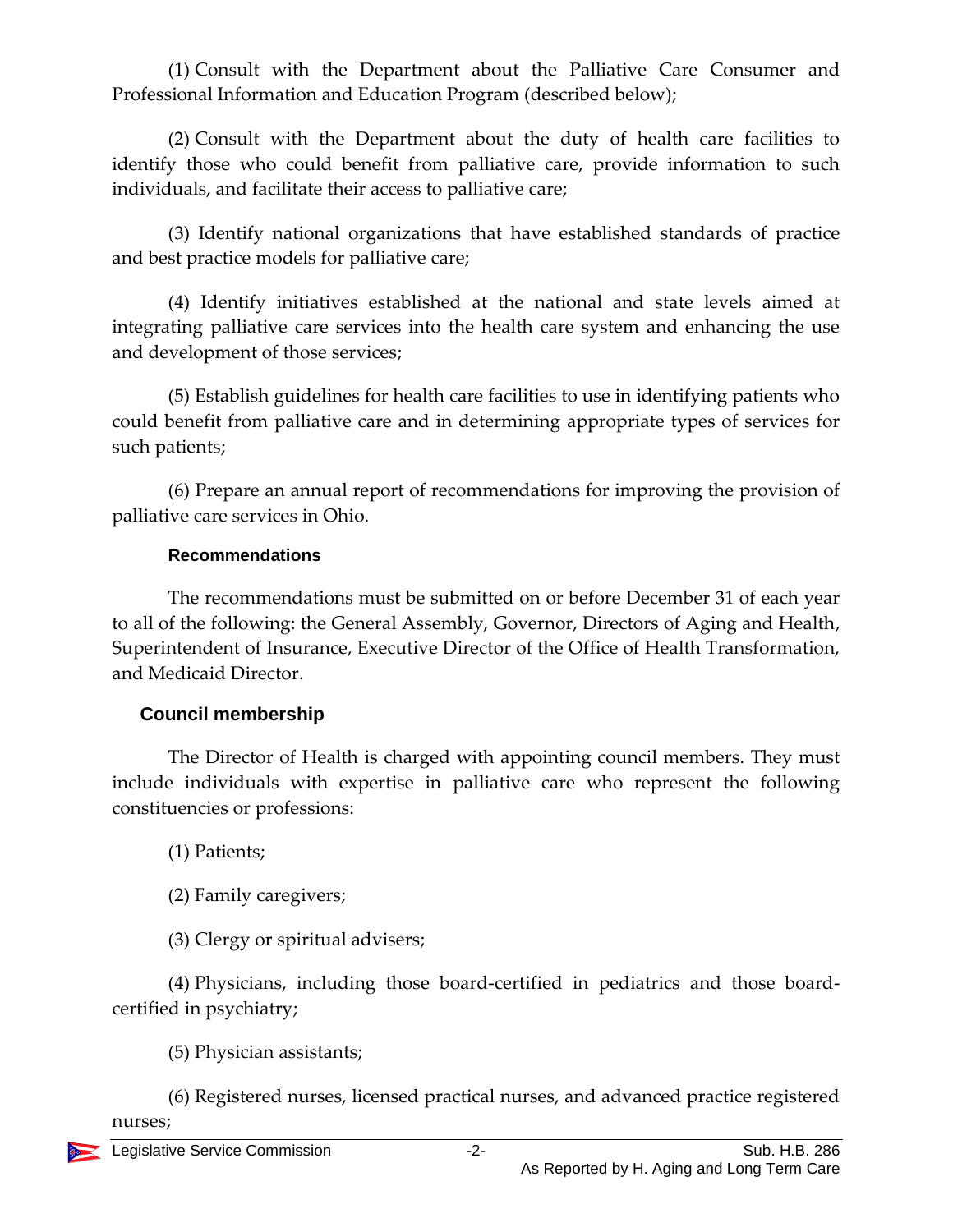- (7) Licensed professional clinical counselors or licensed professional counselors;
- (8) Independent social workers or social workers;
- (9) Pharmacists;
- (10) Psychologists;
- (11) Marriage and family therapists;
- (12) Child life specialists;
- (13) Health insurers.

The bill requires all of the professional members to be licensed or authorized to practice in Ohio.

The membership must also include individuals who have worked with differing age groups and those who have experience or expertise in various palliative care delivery models, including acute care, long-term care, hospice, home health agency, home-based care, and spiritual care. Employees of state agencies that administer programs pertaining to palliative care or are otherwise concerned with the delivery of palliative care in Ohio also may be members.

At least two members of the Council must be physicians who are board-certified in hospice and palliative care and no more than 20 individuals may serve as members at any one time. The bill prohibits more than two members from being employed by or practicing at the same health care facility or emergency medical service organization.

In making appointments to the Council, the Director must seek to include as members individuals who represent underserved areas of the state and to ensure that all geographic areas of the state are represented.

# **Initial appointments**

The Director must make initial appointments not later than 90 days after the bill's effective date.

# **Membership terms**

Terms of office are for three years. Each member holds office from the date of appointment until the end of the term for which the member was appointed. A member must continue in office after the member's term expires until the member's successor takes office, or until a period of 60 days has elapsed, whichever occurs first. In the event of a member's death, removal, resignation, or incapacity, the Director must appoint a successor to hold office for the remainder of the predecessor's term.

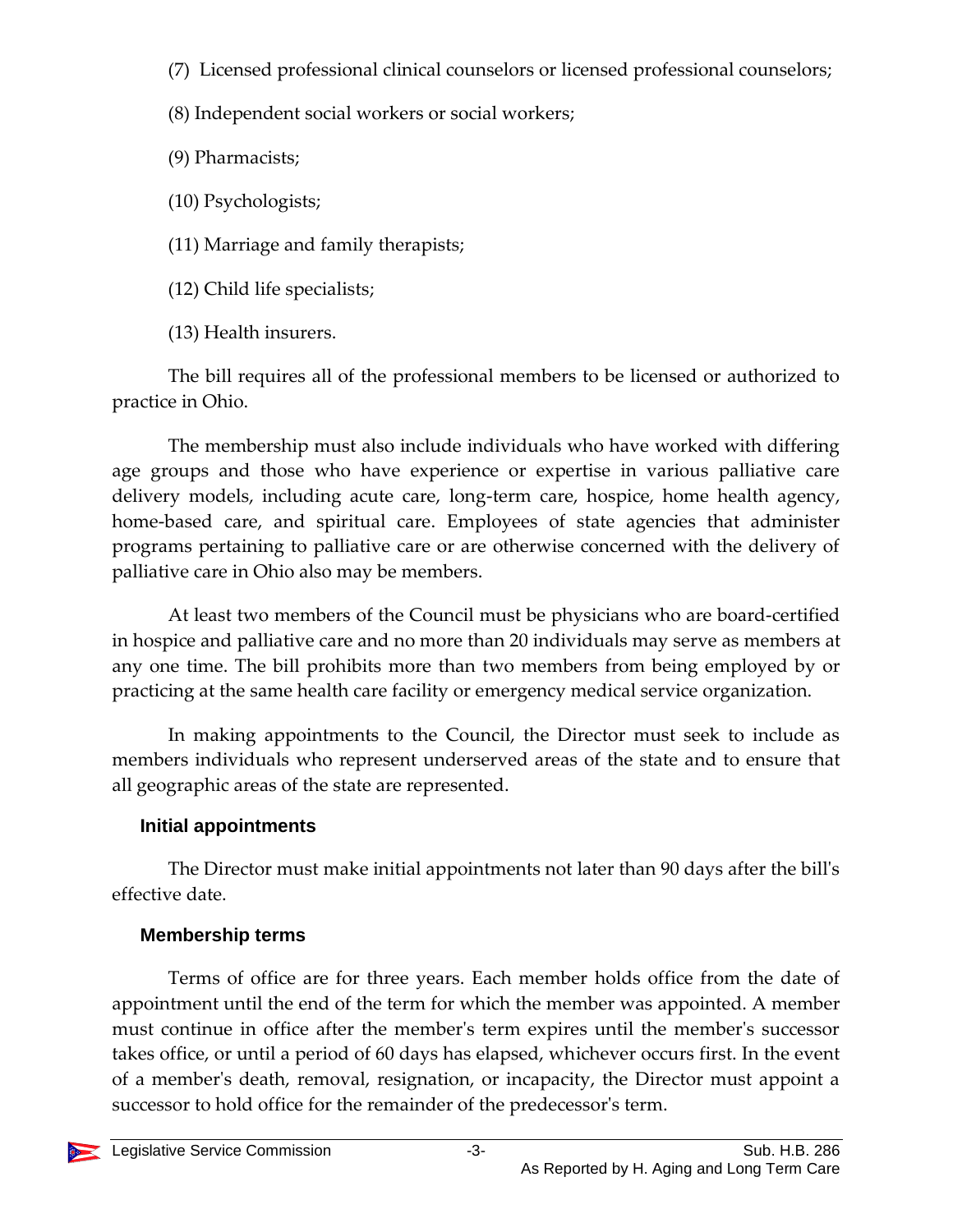#### **Meetings and chairpersons**

The Council must meet at the call of the Director, but not less than twice a year. Each year, the Council must select from among its members a chairperson and vicechairperson. The duties of the chairperson and vice-chairperson are to be established by the Council.

#### **Compensation**

Each member serves without compensation, except to the extent that serving on the Council is considered part of the member's regular employment duties.

#### **Administrative support**

The bill requires the Department to provide administrative support to the Council.

#### **Funding sources**

At the request of the Council, the Department must examine potential sources of funding to assist with any duties established by the bill.

#### **Sunset review**

The bill specifies that the Council is not subject to the law governing the sunset review of agencies.<sup>2</sup>

#### **Palliative Care Consumer and Professional Information and Education Program**

The bill establishes the Palliative Care Consumer and Professional Information and Education Program in the Department of Health.<sup>3</sup> It specifies that the Program's purpose is to maximize the effectiveness of palliative care initiatives in Ohio by ensuring that comprehensive and accurate information and education on palliative care is available to the public, health care providers, and health care facilities. As part of the Program, the Department must consult with the Palliative Care and Quality of Life Interdisciplinary Council.

#### **Department website**

The bill requires the Department to publish on its website information about palliative care, including all of the following:

<sup>3</sup> R.C. 3701.361.



 $2$  R.C. 101.82 to 101.87, not in the bill.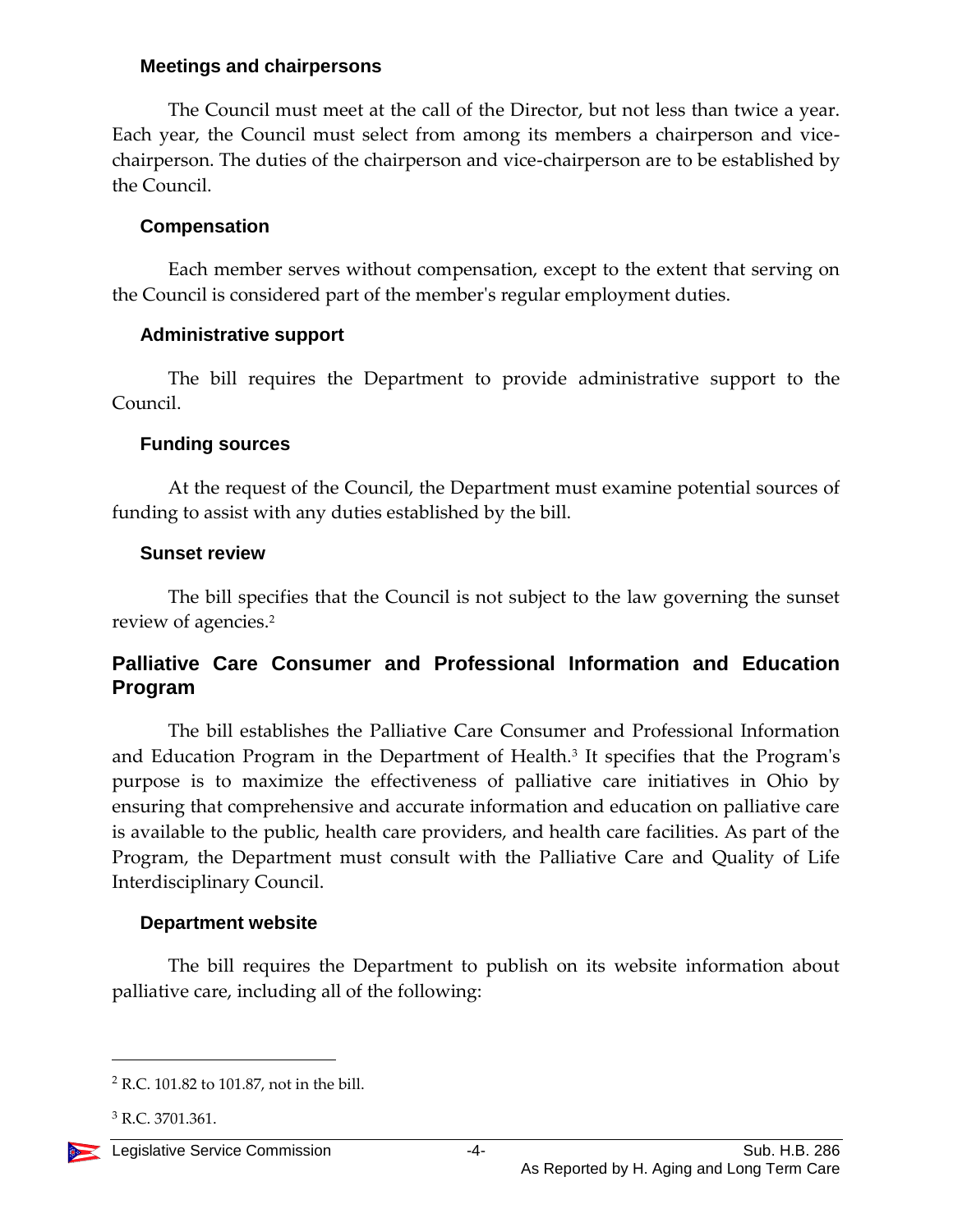(1) Continuing education opportunities for health care professionals;

(2) Information about palliative care delivery in a patient's home or in primary, secondary, or tertiary environments;

(3) Best practices for palliative care delivery;

(4) Consumer educational materials and referral information for palliative care, including hospice.

#### **Program initiatives**

Under the bill, the Department may develop and implement any other initiatives regarding palliative care services and education it determines necessary.

#### **Duties of health care facilities**

The bill requires that certain health care facilities establish a system for identifying patients or residents who could benefit from palliative care. It also requires each facility to provide information on and facilitate access to appropriate palliative care services for a patient or resident with a serious illness.<sup>4</sup> Under the bill, a serious illness is any medical illness or physical injury or condition that substantially impacts quality of life for more than a short period of time and includes cancer; heart, renal, or liver failure; lung disease; or Alzheimer's disease or related dementias.

The health care facilities subject to the bill's provisions include hospitals, ambulatory surgical facilities, nursing homes, residential care facilities, county or district homes, veterans' homes, home health agencies, hospice care programs, and pediatric respite care programs.

## **Palliative care definition**

The bill defines "palliative care" as care for a patient of any age diagnosed with a serious illness that is provided at any stage of the illness by an interdisciplinary team working in consultation with other health care professionals, including those who may be seeking to cure the illness, and that aims to do all of the following:

- (1) Relieve the symptoms, stress, and suffering resulting from the illness;
- (2) Improve the quality of life of the patient and the patient's family;
- (3) Address the patient's physical, emotional, social, and spiritual needs;

<sup>4</sup> R.C. 3701.362.